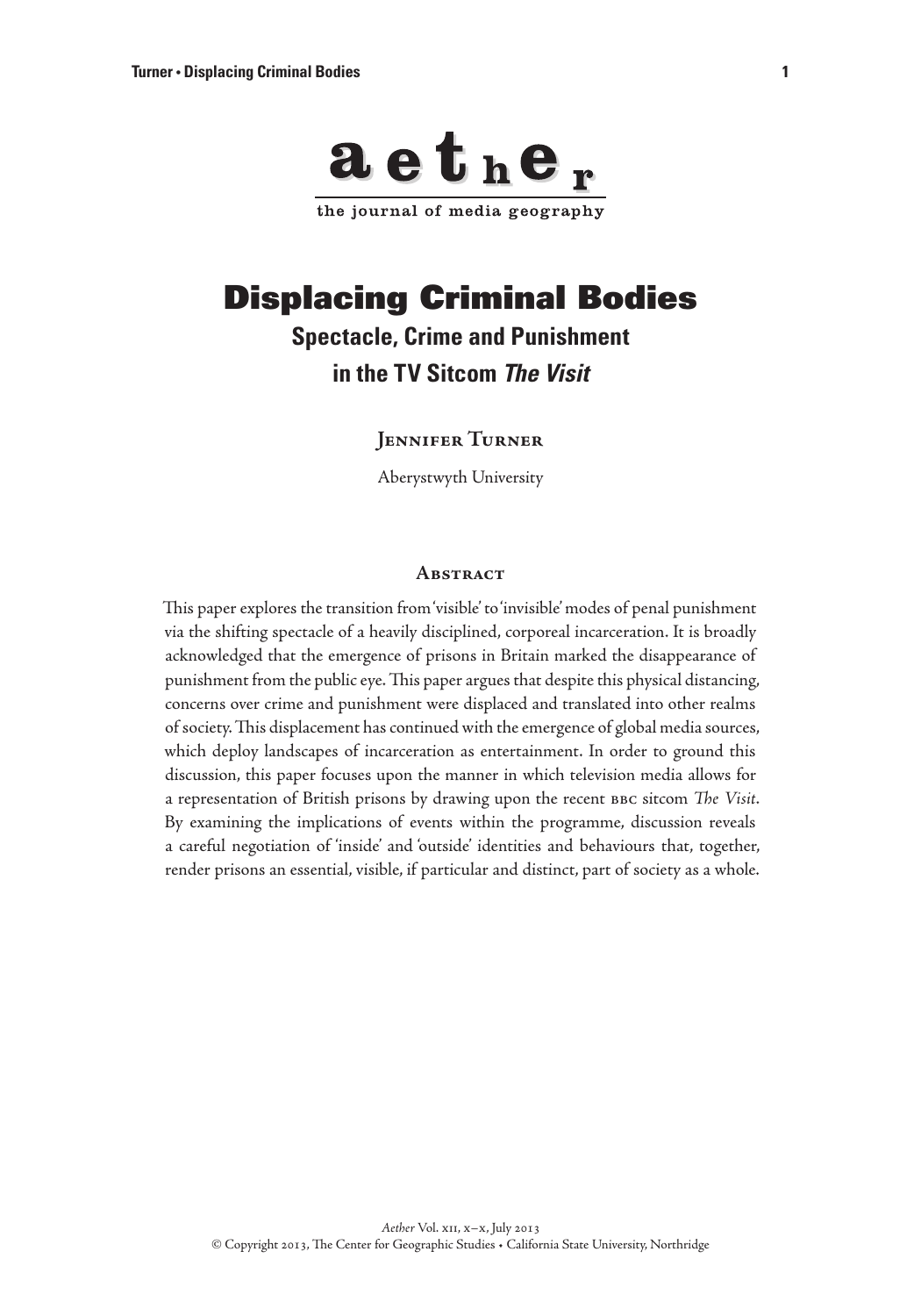### **Introduction**

On the 13th December 1867, Republican Michael Barrett positioned a wheelbarrow with a bomb in it against an exterior wall of London's Coldbath Fields Prison in the belief that it would allow fellow political activist Richard O'Sullivan-Burke to escape to his freedom. The explosion demolished a large section of the wall as was intended, but a number of tenement houses opposite in Corporation Lane were also destroyed. Twelve people were killed and a further fifty were injured to varying degrees. Barrett alleged during trial that the evidence against him was false but, after two hours of deliberation, the jury found him guilty. As his body dropped from the gallows outside the walls of Newgate Prison on 26 May 1868, *The Times* reported that two thousand people in the crowd booed, jeered and sang *Rule Britannia* and *Champagne Charlie*. All of this for a man whom one of the trial lawyers William Montague described as a, "square-built fellow, scarcely five feet in height and dressed like a well-to-do farmer" (Quinlivan and Rose 1982: 113). John Barrett's execution was the last public hanging to take place in England.

The end of public executions in Britain can be seen as a crucial moment in the development of punishment in the 'civilised' world. Essentially, there were two key changes. Firstly, punishment in general, here exemplified by the death penalty, was to become a private affair. Up until 1783 in London, the Execution March from Newgate Prison to Tyburn Gallows had lasted two hours, "to the accoutrement of tolling bells and all the paraphernalia of spectacle and crowd participation along the way" (Pratt 2002: 16). By the nineteenth century, fewer executions were being performed with this degree of spectacle and were certainly less 'carnivalesque'. Rather, "from the entry of the hangman into the cell till death occurs, is usually a matter of from sixty seconds to two minutes" (Parry 1975: 113). Secondly, the death of Barrett marked the first step on a long journey towards a veto on bodily punishment, which culminated in Britain around 1970 (Pratt 2002: 15). Torture and brutal executions had rested on the *body* of the condemned man – this was the point at which the application of sovereign power was manifest (Foucault 1977: 55). Indeed, punishment was deemed a "quantitative art of pain" (ibid: 34). With the opening of Pentonville model prison in London in 1842, the process of 'civilising' punishment began in earnest, with punishment being concentrated upon the mind rather than the body. Furthermore, the punishment-body relation was transformed. The prison reduced the diversity of punishment, as incarceration was often practised as the resulting sentence for all crimes (Foucault 1977: 116).

This paper explores the transition from what is loosely termed 'visible' to 'invisible' modes of punishment via the shifting spectacle of a heavily disciplined, corporeal incarceration. There are three aspects that I would like to address in this paper. Firstly, I would like to note how the disappearance of public, bodily punishment for the most serious criminal transgressions marked the exponential use of incarceration of criminal bodies. Secondly, this paper argues that as part and parcel of this process, concerns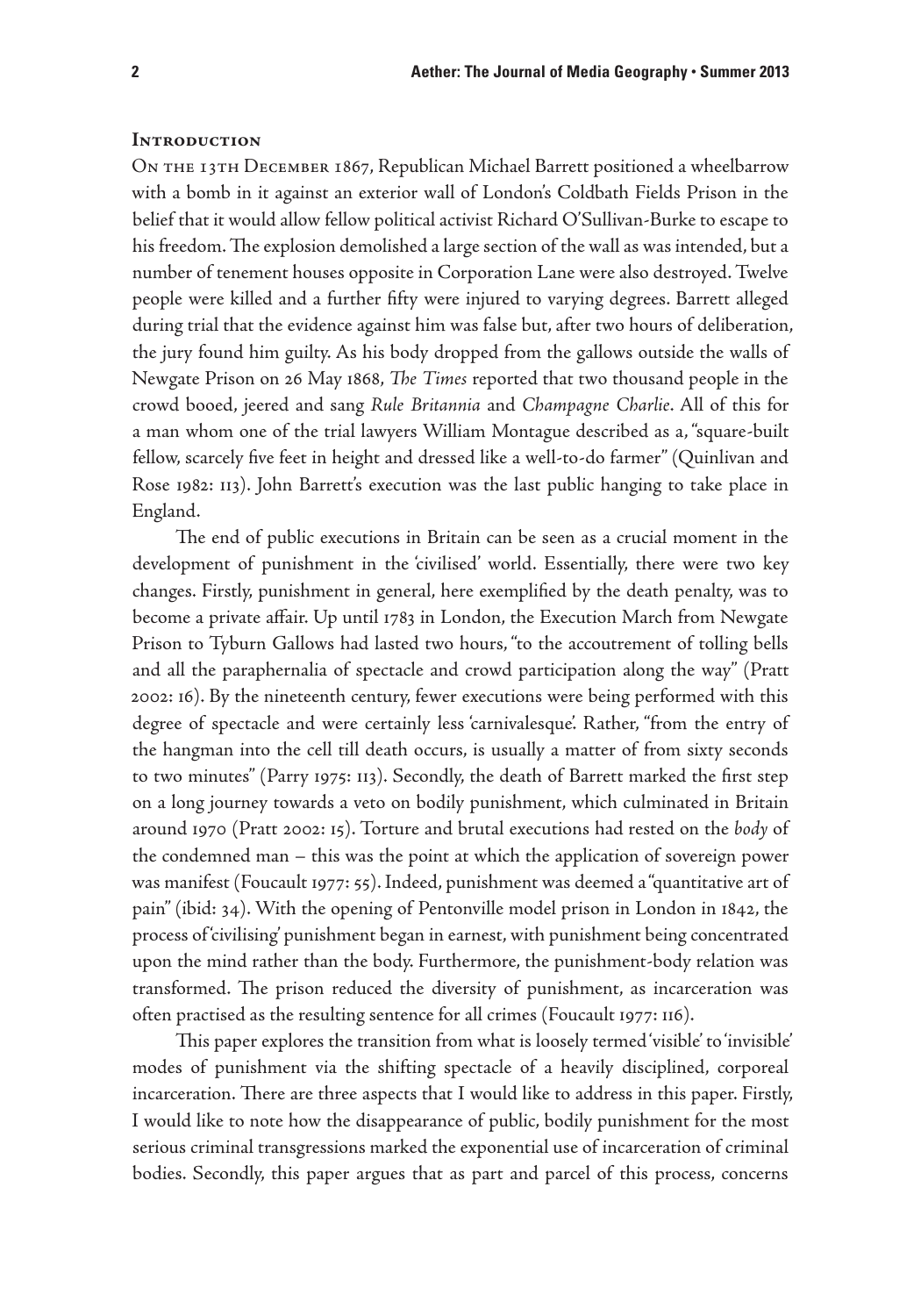over crime and punishment were displaced and translated into other realms of society. I will briefly discuss examples such as the eighteenth century penchant for gothic architecture, literature, and art, which served to illuminate some of the 'darker' histories of British penal justice. Thirdly and finally, I would like to argue that this displacement has continued with the emergence of global media sources, which deploy landscapes of incarceration as entertainment and serve to spectacularise the punished body in order to illustrate many concerns surrounding the prison system.

In order to ground this discussion, this paper focuses upon the manner in which television media allows for a representation of British prisons by drawing upon the recent bbc sitcom (situational comedy) *The Visit,* which ran from July to August 2007. An examination of this case study and its narrative, events and conversations serves, I want to suggest, to highlight the careful negotiation of 'inside' and 'outside' identities and behaviours, that, taken together, render prisons as an essential, visible, if particular and distinct, part of society as a whole. In order to provide a context I begin, however, with an historical outline of penal punishment in England, emphasising how the spatialities of the punished body have been transformed in line with government policy and public sentiment.

### **Punishing the Criminal Body**

Issues surrounding bodily punishment have haunted social imaginations. Physical punishment reached its peak in Britain during the Tudor and Stuart periods where torture was commonly used by administrators in the name of the law. This frequently included, "the stake and burning, crucifixion, stoning, throwing from a height, the rack, flogging with leaden balls, mutilations, the use of barbed hooks to tear the flesh, and of cords to compress the limbs" (Parry 1975: 104). Yet, the key aspect for this discussion is not in the method of torture itself, but in its public manner. Jackson (2000) describes how most were condemned to die as a lesson to those watching. Indeed, Foucault suggests that this type of punishment was a form of publicity – a representation of public morality, which would 'school' the people (1977: 111). Indeed, a fascination for blood, guts and gore was apparent in many spectrums of society, and continued well into the Hanoverian period. The bodies or parts of executed criminals were often placed in public view; the Old London Bridge, for example, was a favourite spot to hoist up the heads of traitors. As accounted by Horace Walpole, new heads made a good living for any man fortunate enough to own a spyglass, for he could charge a halfpenny a look (Cunningham 1906).

The execution itself could never be described as mundane, and the notion of it as a spectacle was generated by the lengthy publication of the process. "The execution," notes Parry, "was a long drawn out affair. The prisoner was drawn on a hurdle or driven in a cart to the scaffold, often a considerable distance: crowds, always ready to watch and jeer at the gruesome sight, lined the route. The whole procedure was public" (Parry 1975: 112).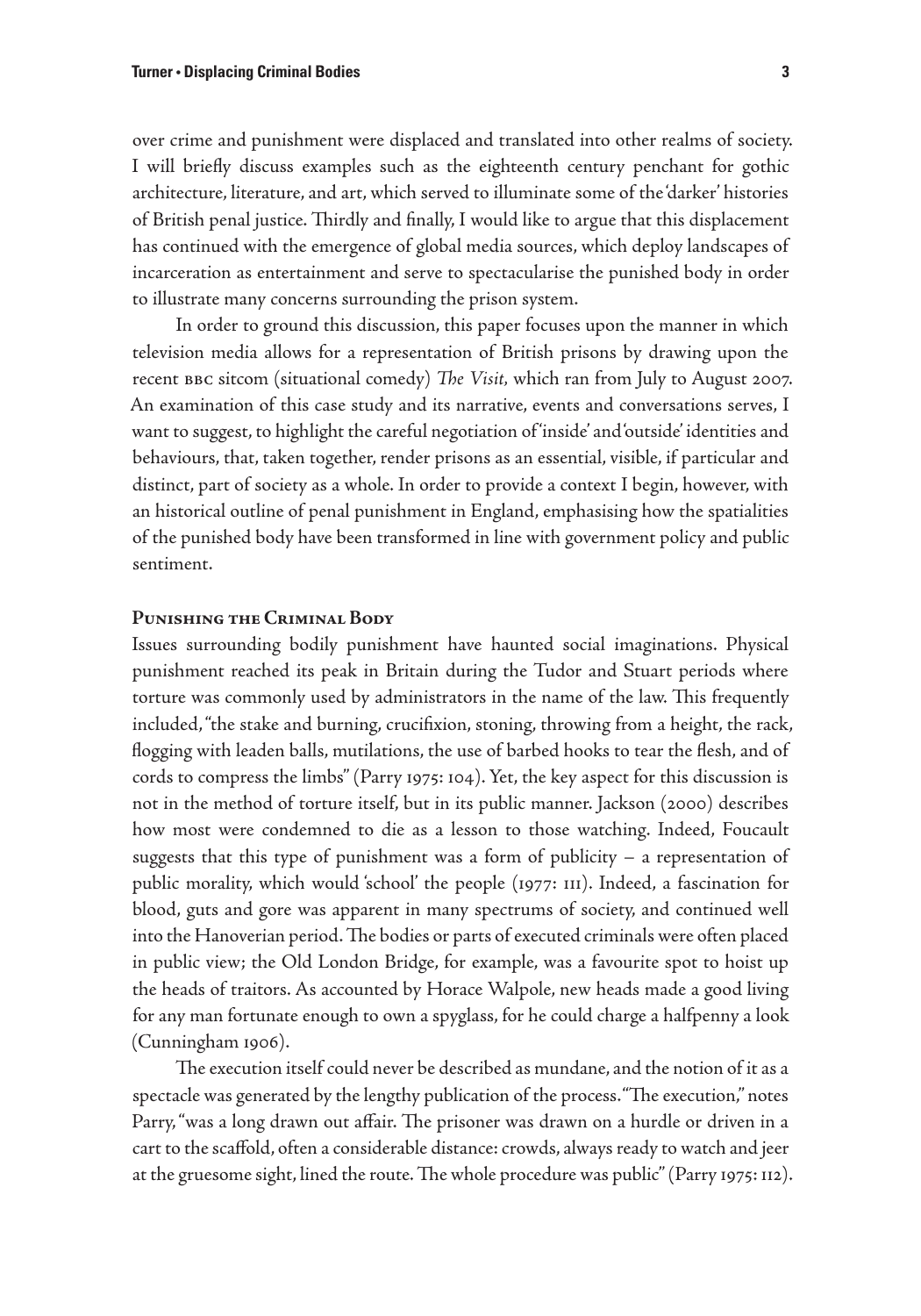It was not uncommon for those with a view of the execution from their homes to make a premium selling their seats for viewing (Pratt 2002: 125); "every window and roof which could command a view of the horrible spectacle was occupied" (Griffiths 1884: 240). Official days for hangings became almost as prolific as public holidays. Indeed, the designated day for London executions came to be recognized as 'Tyburn Fair' or 'the Hanging Match' (Radzinowicz 1948: 171). *The Philanthropist* (1812: 207-8), on the occasion of a group execution, made the point that, for the general public, "to see five of their fellow creatures hanged was as good as a horse race, a boxing matching or a bull baiting" (Pratt 2002: 20). Furthermore, as infrastructure improved and technologies such as railway travel were made easier, crowds at nineteenth century executions became bigger (Laqueur 1989: 352).

After the 1779 Penitentiary Act, which for the first time provided for the building of government funded prisons, there was a change in the form and presence of punishment. This reflected a drive towards a greater civilisation of punishment, as well as a humanity for the condemned, which rendered crimes against the body less acceptable to public taste. Amongst the newly emerging middle-class intelligentsia, as well as penal reform groups, there was a growing disdain for what Spierenburg (1984) terms 'spectacles of suffering'. The public execution appeared to violate the standards of correct conduct in the civilised world (Pratt 2002: 18). The changing economic nature of the society also saw petty offences grow as social polarisation increased, thus resulting in a necessity for punishments that were in proportion to the crime committed (Foucault 1977: 89). Pentonville model prison (London) opened in 1842 and marked the moment of a 'civilising' of punishment. As Foucault suggests, "one no longer touched the body" (1977: 11).

The prison reduced the diversity of punishment, as incarceration was often practised as the resulting sentence for all crimes (Foucault 1977: 116). Public, bodily punishment and the 'lessons' of the scaffold were gradually dissolved and the carnival of punishment that was deemed so raucous, distasteful and ineffective in an increasingly mobile population was replaced by the prison, which subsequently closed off the penal world from most forms of public scrutiny. At first, prisons exhibited a threatening exterior, which was often decorated by gargoyles or figures pictured behind bars. This meant that although the bricks screened what was taking place within, the public could still be reminded of the sombre nature of the building, and the detrimental aspects of committing crimes (Pratt 2002: 37). Dartmoor prison in Devon remains as one of these examples, as does Peterhead Prison, a lonely granite fortress in Scotland towering above a crag into the North Sea many miles from the nearest town.

However, as they became more commonplace, prisons were to become 'invisible'. Often housed within aesthetic buildings set within acres of green land, one could be driving up to a school or a stately home. As Pratt writes, "the penal authorities across the civilized world were attempting to draw a more attractive veil across what they now thought to be the unnecessarily Spartan exterior of their own institutions. It was as if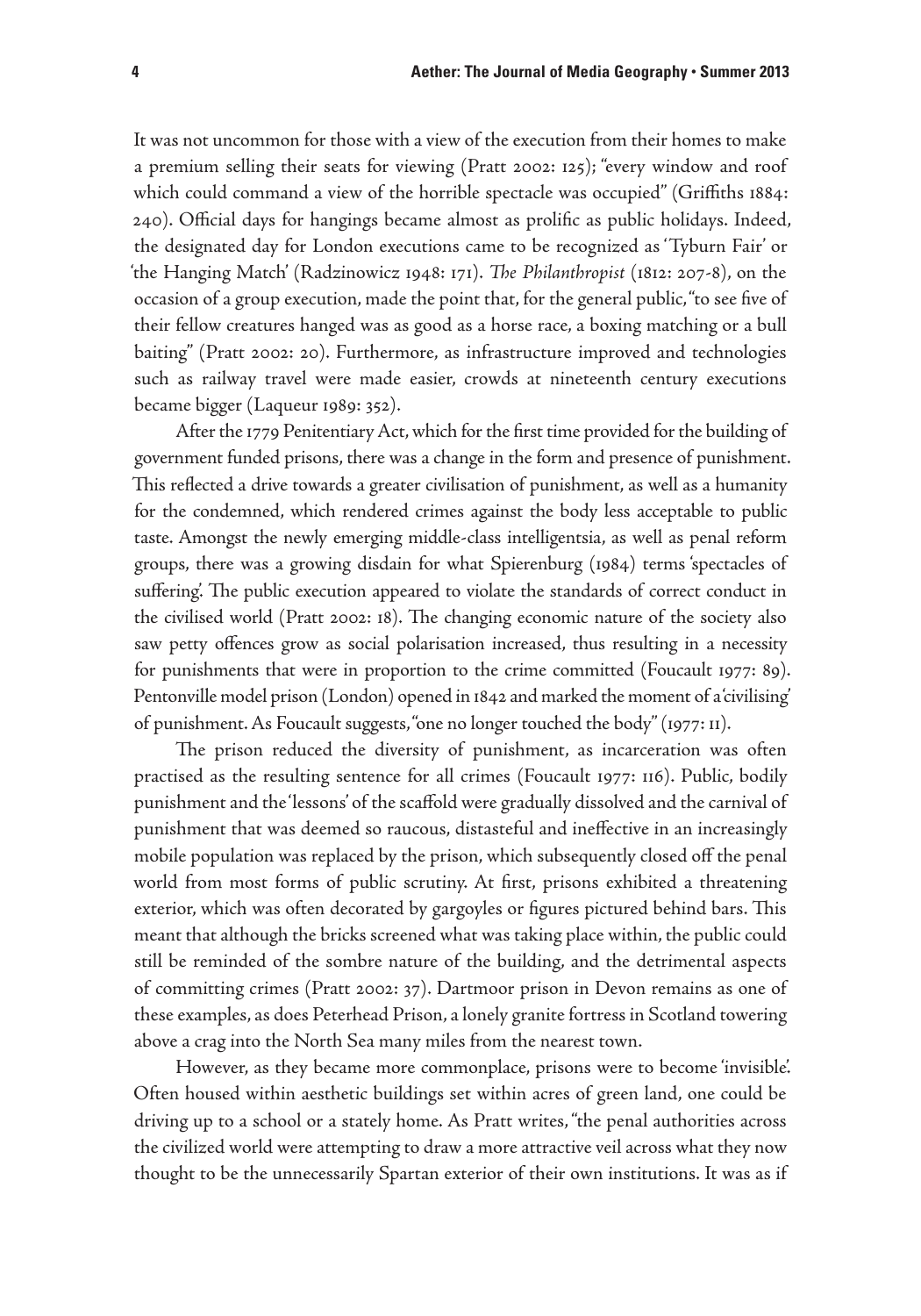the functional austerity of the late nineteenth-century prison had become distasteful, as if the utter drabness of its cheerless walls in itself began to be seen as offensive, in just the same way that extravagance and ostentation in prison design had previously been" (2002: 48). What is more, many prisons were built on old sites such as army camps, schools, country houses and (into the twentieth century) abandoned airfields or other socially redundant spaces. There were also attempts to 'hide' prisoners, as the chain gangs were increasingly replaced by the police carriage as a means of transporting prisoners between sites (Foucault 1977: 257). However, I would argue that, although there was a physical distancing of the criminal from the rest of the society via incarceration and limited access to prisons, concerns over the criminal body were displaced into other arenas such as architecture and literature, taking hold of the imagination of the public in a manner that reflected the medium through which various images of crime and punishment were presented.

## **Displacing Criminal Bodies**

Although the physical body of the criminal was removed from view, such that it could no longer provide a direct lesson regarding the fate of prisoners; architecture, words and art were mediums through which there was an attempt to forewarn of the negativities of criminal deviance. Criminals were now hidden behind the walls of the closed world of the prison, but the apparatus of penal mechanisms still remained at the forefront of geographical imaginations.

Many literary and visual media produced in the eighteenth century drew attention to the grotesque, or the absurdity of punishment and the legal system, reflecting societal attitudes which typically stimulated the so called 'birth' of the prison after the 1779 Penitentiary Act. One example is Jonathan Swift's pamphlet *A Modest Proposal* (1729), which calmly advocated that the Irish poor should eat their children in order to solve Ireland's economic troubles. The gothic macabre of the old public punishment also permeates novels such as Daniel Defoe's *Moll Flanders* (1721) and Henry Fielding's *The History of Tom Jones* (1749) where the gallows and prison occupy a central place in the narrative. In art, there are numerous examples of imaginings of prison as a space of labyrinthine nightmares. In Figure 1., an etching by Giovanni Battista Piranesi, there is machinic visioning of incarceration, sublime in its evocation of a complex yet horribly efficient prison-scape that overshadows the actual inmates.

As Eamon Carrabine (2010) has suggested, gothic treatments of imprisonment pervade art during this period, alongside ancient ruins, dark forests, inaccessible castles, and raging thunderstorms, each providing a key reference point for a Romantic sensibility. Think, for example, of Mary Shelley's *Frankenstein*, Horace Walpole's *The Castle of Otranto* or Edward Munch's *The Scream*; all of these display the tangible threat of a world out of kilter, riddled with an inhuman cruelty, and the emotive impact of this upon those of a more sensitive disposition. They spectacularise not prisons but things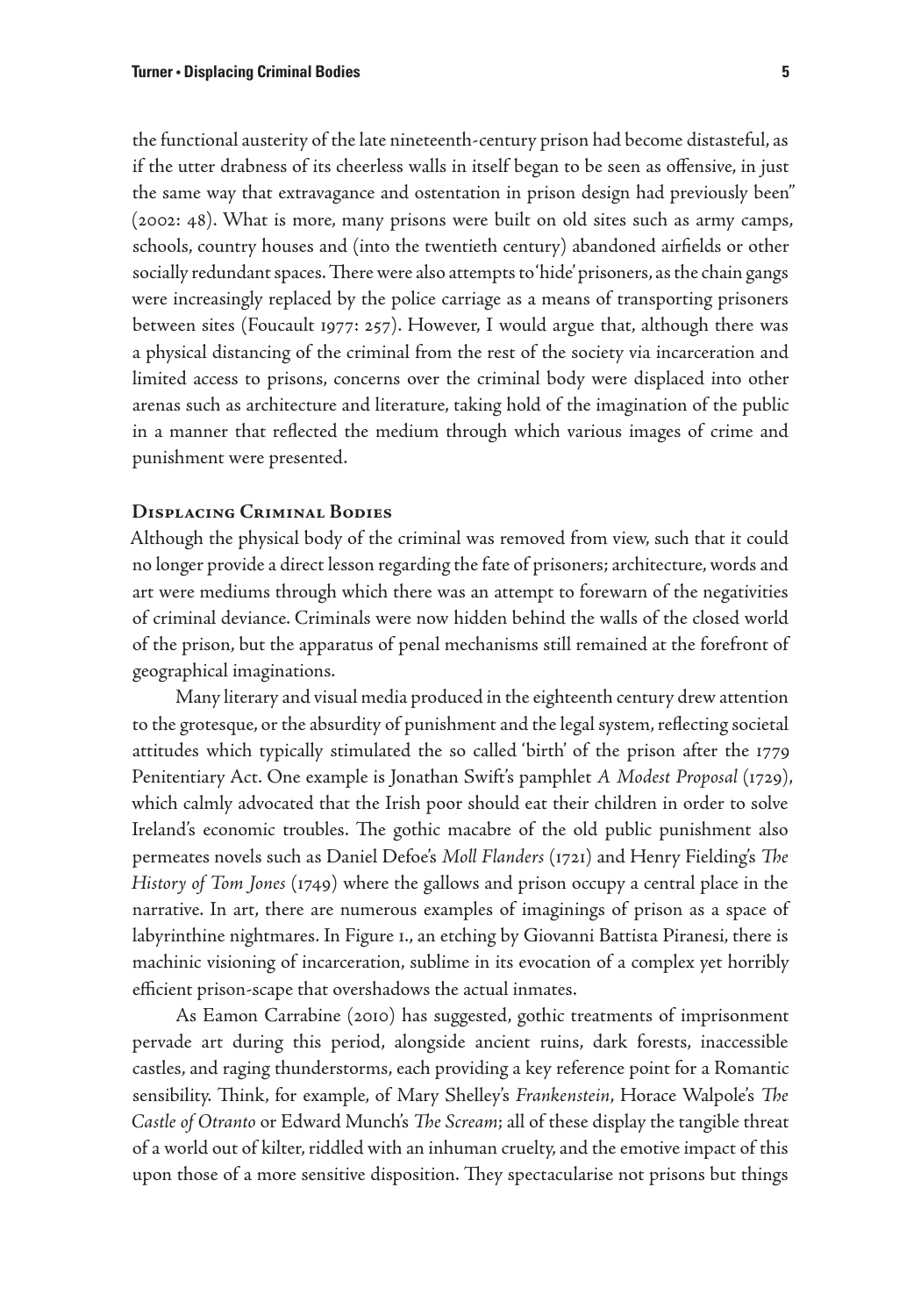

*Figure. 1 Giovanni Battista Piranesi (Mogliano, 1720–1778)*  Carceri d'invenzione: Plate XI: The Arch with a Shell Ornament (Later State)*, 1749–50 and 1761. Source: Artadox.* 

that could threaten society such as population growth, urban sprawl, industrialism, the unfamiliar and new with an imaginative view of how to change and counteract them – a theme central to Romanticism and to the vindication of the reinforcement of the emerging penal system.

This displacement, I want to argue, has continued with the emergence of global media sources, and particularly the produced television image, which deploy landscapes of incarceration not as sublime terrors, but as everyday, even banal spectacles. Thus, the mediated world renders the apparently hidden body of the prisoner much more visible than ever since the removal of public punishment in 1868. Prisons have been the focus of a great deal of scrutiny from the media in recent years, particularly as they appear to act as a scapegoat for the failures that our economy is facing under a neoliberal Penal State (see Gilmore 2007; Peck 2003; Wacquant 2001a; 2001b). Programmes such as *History's Hardest Prison* and *America's Most Wanted*, alongside documentaries such as itv's *Holloway* and the bbc's *Panorama – Smuggler's Tales*, serve to both illuminate, and in many cases, criticise the hidden world of the penal system as well as providing for audience entertainment through the presentation of punished bodies as a spectacle. Furthermore, there has also emerged in the UK particularly, however, what I may loosely term the 'prison show' – a wide genre reflecting penchant for sitcoms such as *Porridge* and more hard-hitting drama such as *Bad Girls*, *Oz* and the US show *Prison Break*, which has seen its popularity migrated to the UK. In the following, I analyse the show *The Visit*, which is set in a prison visiting room. Unlike many of the aforementioned programmes, which locate characters within prison, the presentation is of only the space that the 'outside' visitors are given access to. The visiting room is the interface where we can explore the disjointed lives of the prisoner and their families; a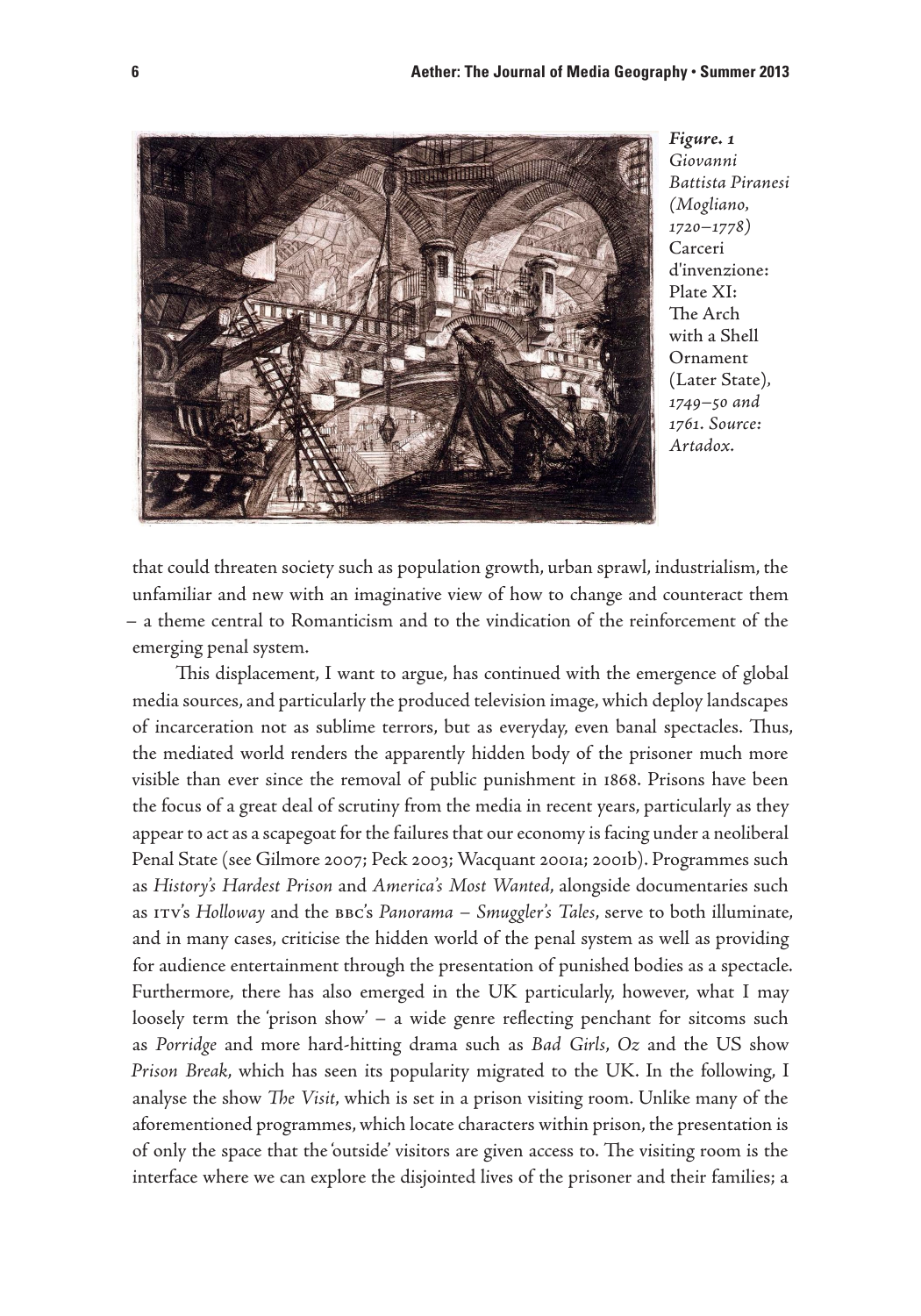space where different kinds of worlds collide. In many cases this space highlights more profoundly the various repercussions of life in a prison by locating the characters in juxtaposition with their visiting friends and relatives, thus mediating to a degree the relationship between the inside and the outside. Whilst *The Visit* is not representative of all types of prison programme (or indeed the wider cultural phenomenon of media spectacle) it is nevertheless a unique example that can be used to display and discuss how, following the apparently complete incarceration of prisoner bodies, the television media seeks to render this hidden world visible. Spectacles are things of unconventional character, arranged on a large, impressive scale and are set before the public gaze with several different intentions. These may be curiosity, contempt or admiration, or simply as a warning to others and in the analysis that follows, we can clearly observe how *The Visit* serves to present punished bodies for these particular purposes.

In order to discuss visibility of punishment in the British television media, I have employed a detailed appraisal of the genre of sitcom, which the programme exists within, and carried out a deconstruction of *The Visit* itself. This involved observation of the context that enabled the text to be produced, considering the ideologies of and limitations imposed upon the programme-makers, and how these relate to specific neoliberal circumstances in Britain. This alludes to the kind of spectacularisation that the programme displays and the kinds of themes and issues that the programme makes visible.

A 'text' can be simply defined as anything that communicates meaning from one person to another, and television programmes are powerful devices used by the media to deliver wider social messages, as well as to fulfil their entertainment purposes. Analysis of such a text can usually be founded in discourse analysis, directing attention to such things as gestures, speech, sounds, rhetoric, meanings and other aspects of interaction that exist within the programme. *The Visit* itself is an interesting example for many reasons. Hörschelmann claims that social exclusions and marginalisations are not only 'reflected' in, but also actively produced by the media. The media, unlike most other entities, exists on the boundary between inside and outside of hardto-access environments. There is an acknowledgement that, "television reports and films, rather than simply representing 'reality', take an active share in the construction and reconstruction of hierarchical differences" (1997: 397) which may have certain implications upon the creation of identities. In this case, my attention is towards the construction of the prisoner as the 'Other', by highlighting fictional, televised criminal bodies as something of a 'spectacle'. A representation of the 'Other' serves to promote a more positive identity of the 'Self,' and, as JanMohamed (1995) acknowledges, fear of losing this identity is key to the resurrection of the 'Other' in television and other media.

Hooks (1996) argues that certain types of media are 'magical' because of their ability to change reality into something else. She contends that what we are presented with on a screen is a re-imagined reality, which removes us from familiar settings,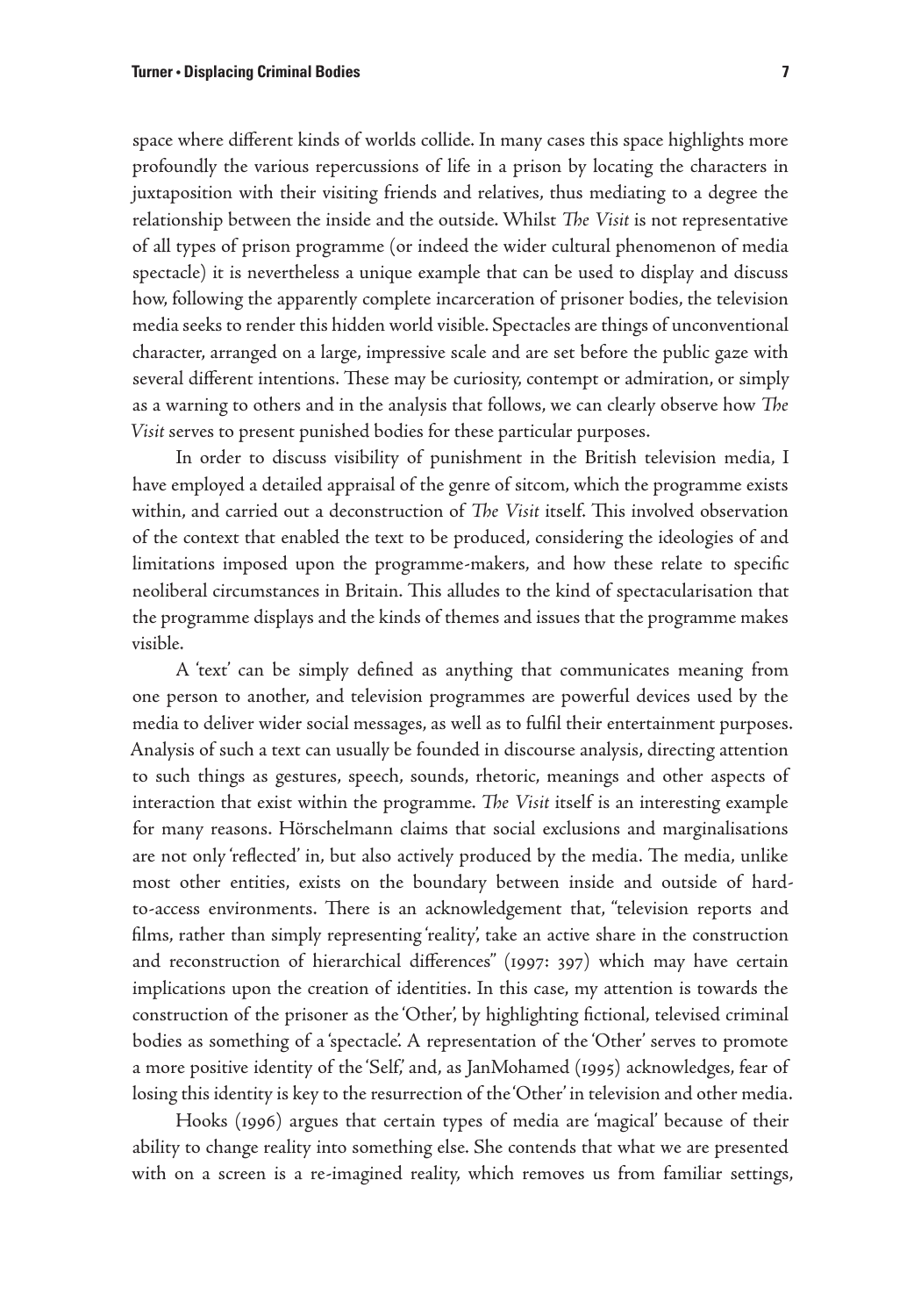pulling us "away from the familiar and journeying into and beyond the world of the other" (1996: 1-2). This is the type of process used by the media to create a sense of the spectacular. By highlighting the different ways in which this spectacle is created, it is apparent that there are many relationships between the 'inside' and 'outside' of the penal environment.

As I show below, often the spaces of *The Visit* are contradictory. Firstly, the prison appears as a closed-off, threatening environment which provides a fundamentally, discernible division from the 'outside' world, thus imposing a social hierarchy upon the inhabitants of both sides of the physical divide. However, the programme also presents the boundary between the inside and the outside as an interface. This suggests a series of interconnections between the two 'worlds', as well as addressing conscious similarities between the individuals who inhabit them. Within the show, therefore, the prison boundary exists physically, metaphorically, or simply not at all. I will now move on to introduce *The Visit*, its characters and main storylines and illustrate these arguments about mediatised spaces and the penal environment through this specific case-study.

### **Creating the Meaning from** *The Visit*

*The Visit* is a bbc sitcom set entirely in the visiting room of the fictional Her Majesty's Prison Radford Hill – a prison in England designed to hold individuals who have been categorised C prisoners (those who cannot be trusted in open conditions but are unlikely to try to escape). Category A and B prisoners present the greatest security risk, but the characters *The Visit* centralises are identified as those with more petty offences, such as drug users or opportunist thieves; and the friends and family that visit them are portrayed as typical working class citizens.

TV sitcom was designed to be a form of light, family entertainment with its aim towards the amusement of viewers, generally through their diversion from reality. Its primary intention is the creation of comedy. For Medhurst and Tuck, immediacy is imperative. Characters must be "a recognisable type, a representative embodiment of a set of ideas or a manifestation of a cliché" (1982: 43). The comedic elements are often created through a deviance from reality. It is argued that sitcom offers "the enjoyment of disruption" (Swanson 1982: 32) and pleasure in "transgressing boundaries" (Andrews 1998: 51), creating a reliance on deviant aspects of society that would be deemed offensive elsewhere. Thus, the easy-watching, reality-diverting nature of the sitcom has rendered it as one of the few major genres that has maintained its popular cultural position (Mills 2005: 4). Subsequently, the sitcom now commands a great market share, making it an important potential business opportunity, in terms of both financial gain as well as industrial power (Gitlin 1994: 132). Mark Thompson, then Director General of the BBC, stated that more effort should be spent on comedy because it "builds genuine public value" and "plays a critical part in reflecting our national culture and the way we live now" (BBC 2004, no page). It is true that, in the UK, many sitcoms have generated large audiences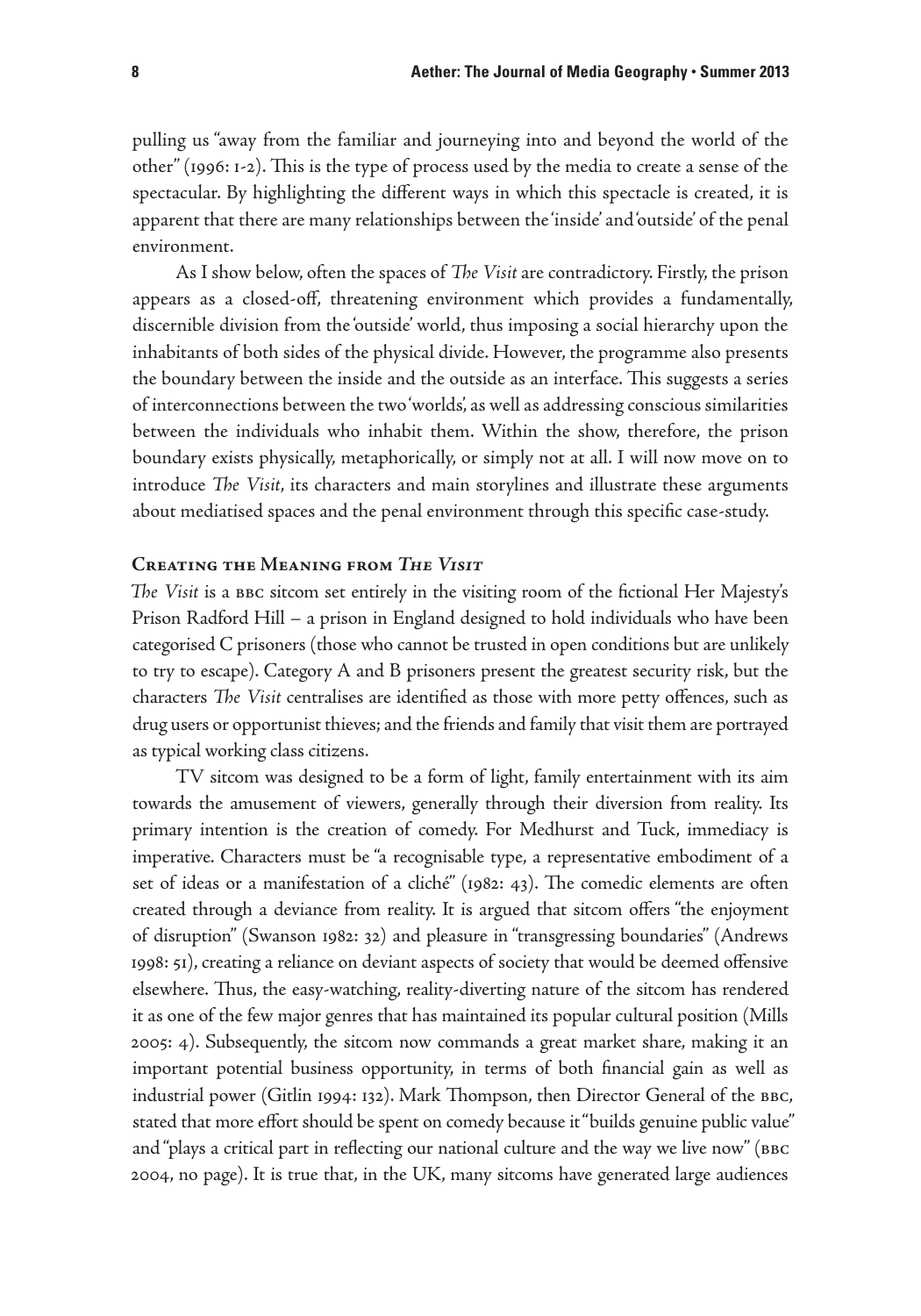from particular individual programmes or episodes in a series, but have been beaten to the corner by the sustained success of the Soap Opera.

*The Visit* was scheduled for bbc3, which has a specific channel remit that attempts to "bring younger audiences to high-quality public service broadcasting through a mixedgenre schedule of innovative UK content featuring new UK talent" (BBC 2011: no page) and therefore is a common presentation ground for 'small-time' comedy. In terms of key characters, Michael is the central figure around whom most scenes revolve. He is imprisoned for his involvement as a getaway driver in a jewellery robbery, something that he claims he was unaware of at the time. He has the choice to gain his freedom by confessing the identity of the real culprit, but as it is his younger brother Stevie, his duty to his family is much more of a priority to him. During the visits, he also sees his Dad, who perpetually cheats at card games and moans about the introduction of speed bumps in his neighbourhood; and his Nana, who bent on saving his soul, brings him a crucifix every week.

Clint is an aspiring hard man, although is very unsuccessful in maintaining this image. Giving himself the nickname 'Frisbee', he hopes to give the illusion that he always returns to prison. However, as his more intelligent wife Bev realises, 'Boomerang' might have been a more suitable choice. Clint's hard luck is also highlighted when we learn that he was actually incarcerated for trying to hold up a Post Office with a banana, a piece of personal history that he desperately tried to avoid telling his fellow inmates. He is prone to saying the wrong thing on many occasions, and only his personal denial keeps his dreams alive. In a serious undertone, Clint often displays his gambling addiction and his fear that his wife will leave him in prison and that his son Jamie, who is already developing a penchant for dolls and dressing up, will suffer without a male role model in his life. Other inmates include Splodge Costello, who campaigns fiercely for extra toilet roll, and Blind Pete, whose blindness is certainly suspect. The prison officers portray polar opposites of the penal regime. Mark Bamford dominates with severity, treating all inmates as lowerclass citizens. In contrast, Russell and Rachael attempt to keep a low profile, doing only what is barely necessary to get jobs done.

The prison wall and cell bars are emblematic of the physical distancing of criminals, which generates a distinct division between the 'inside' and 'outside' world. *The Visit* itself is confined to delimited space and visitors pass through different levels of security including sniffer dogs and metal detectors. Inmates are also distinguished and divided from visitors by their clothing (a light blue shirt, jeans and standard black trainers), a yellow bib, as well as being made to sit at opposite sides of the table. The tables are also numbered to ensure that each prisoner remains bound to their own assigned territory.

In addition to the divides illustrated in Figure 2., an imagined division also reinforces the physical boundaries between 'inside' and 'outside'. Even linguistic categorisation of people by others promotes social, and even political and economic division (Tallack 1995: 27). The theoretical identification of the inmate with the label of 'prisoner' is a socially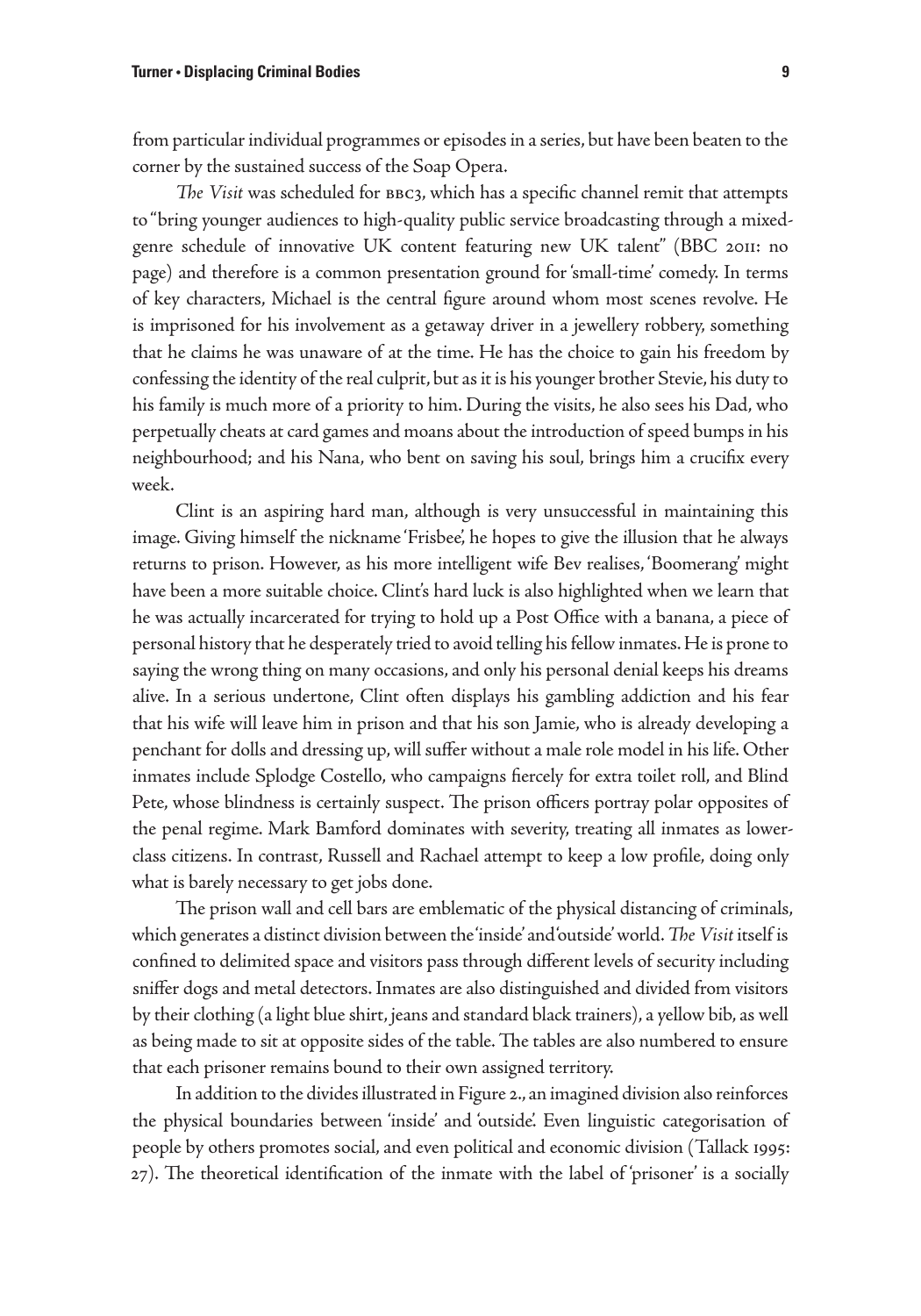

*Figure. 2 Inmate and Visitor. Michael and his Dad. Source: bbc (2008)* 

enforced measure of the self-regulation of moral society. The classification of individuals can affect lives. Certain identities inscribe different statuses, which ultimately creates hierarchy and division. It is the reliance upon a human desire for personal aspiration, commonly uppermost in the hierarchy of human need (Maslow 1987) which has contributed to a desire to marginalise those individuals associated with crime.

It is in this very environment that comedic situations are generated for audience entertainment. *The Visit* clearly displays some of the main characteristics of the sitcom genre, to the effect that it creates successful comedy. However, although there are general overtones of entertainment, *The Visit* does nevertheless disguise both serious themes and contemporary concerns within its narrative. One of the dominant subject matters is the binary between the strictness and leniency of the penal environment. Consider the following exchange:

**Longleaf (into Walkie-Talkie):** K - 1- 7…K - 1 - 7. I've got a situation…you know where I am, Over. **Russell:** What's happened? **Longleaf:** Another one's topped himself on E wing. **Russell:** I know, I heard yeah…bummer… **Longleaf (interrupts):** Oh yeah…and the machine's out of Crunchies. **Russell:** Oh, you are joking! Get maintenance to pull their finger out!!

Indeed the theme of measure of discipline and the effectiveness of prison as punishment is carried on in other parts of the narrative by other characters. Ruth Wilson-Gilmore (2007) highlights societal concerns about the penal environment including the increasing population of inmates, as well as a lack of care and progress for these inmates. These concerns are satirised here in the comedic spectacle with several passing comments by prisoners, staff and visitors alike. For example: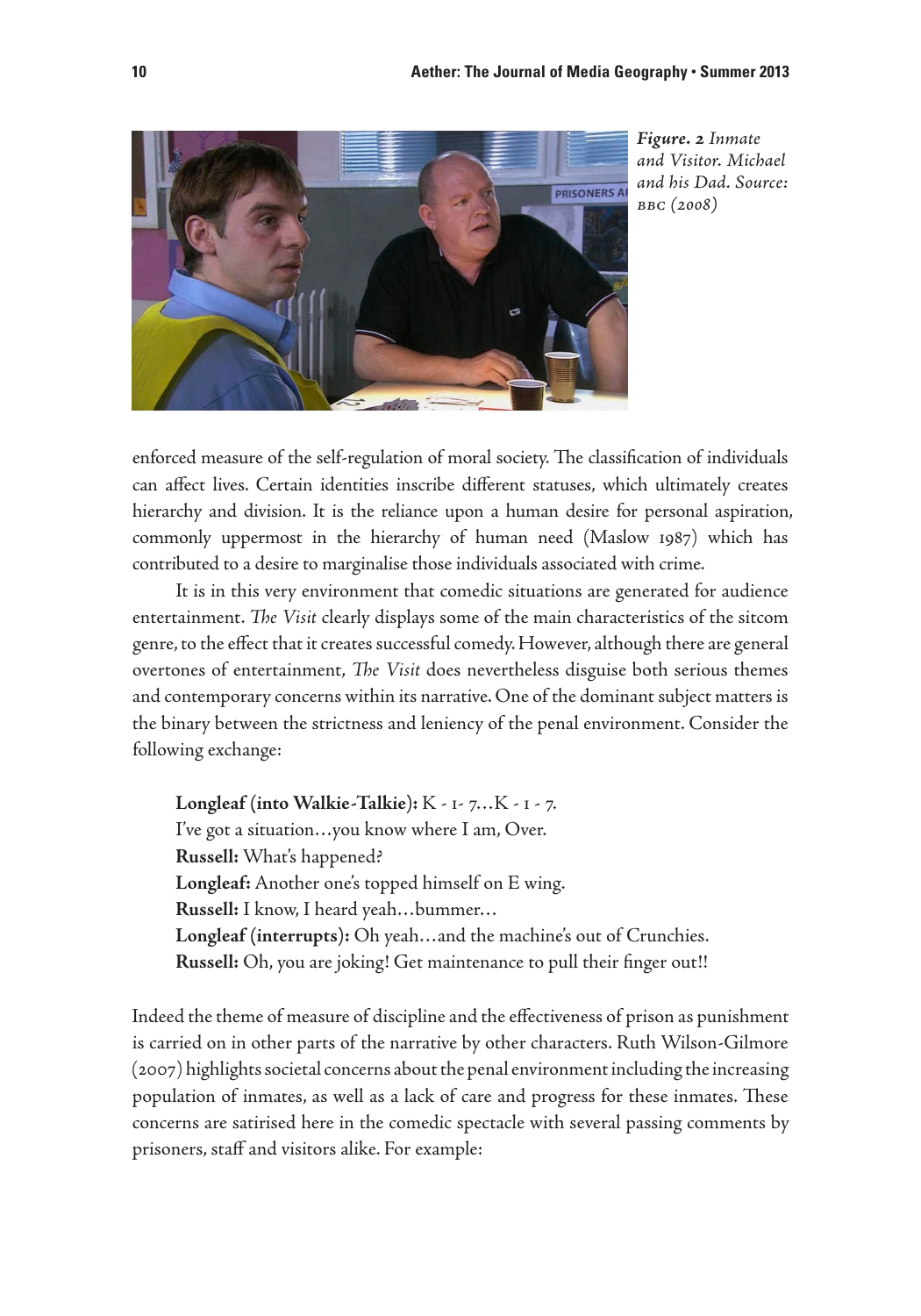**Bamford:** If so many people are killing themselves, why are we so overcrowded?

Although the characters are portrayed as 'small time' crooks, having committed various low category crimes, there are several instances that serve as a reminder of the primary purpose of prison – an institution for the punishment of persons who have committed crimes against society. As Michael correctly reminds his father, there are many dangerous people confined to their cells, and although they may provide comic entertainment for the viewer, the reality of their release back into society would result in an ineffective outcome by the penal system. Again, a satirical approach is taken by *The Visit*:

**Dad:** You know, if he wasn't in here, he'd be mugging you. **Nana:** Best he's in here then, isn't it?

In this vein, *The Visit* portrays the prison as a success. It is true that the programme highlights negativities such as some of the bureaucracies and inefficiencies of the system. Concern derives from the presentation of the physical border as an exchange point. The prison walls also act a border for other transactions, both legitimate and illegitimate. A prison sentence does not usually equate to complete isolation. Ties to the outside world are genuinely allowed, and are promoted by the flow of both people and objects such as gifts, letters and photographs. However, there are also many other illegal interactions such as the presence of contraband mobile phones or drugs, recruitment of gang members and even escape attempts, which illustrate that the border is neither as solid, nor regulated as the directors of the penal system would hope:

**Maintenance man:** They say the average criminal would earn just as much in his lifetime from having a normal job. **Splodge:** Oh right, but you work nine 'til five. I work nine 'til five-past. **Maintenance man:** Yeah … and end up in here. **Splodge:** Uh no, hey, hey. I gave myself up as it happens … it's easier to get smack [Heroin] inside.

Another additional concern is the lack of communication between officers as well as the increasing number of government-enforced measures such as health and safety. In many cases, the prison is described with disdain. Inmates describe boredom and loneliness, as well as physical degradation by poor, bland diets and pests such as cockroaches. Further to this, the appeals process is genuinely described as lengthy, and the emphasis placed by the legal system upon the remorse of the criminal is apparent throughout the series.

However, concurrent to these themes is the contrasting discourse presented about the leniency and privileges offered by the penal system. There are several scenarios that encompass a 'New Labour' move away from 'locking-up' criminals to the rehabilitation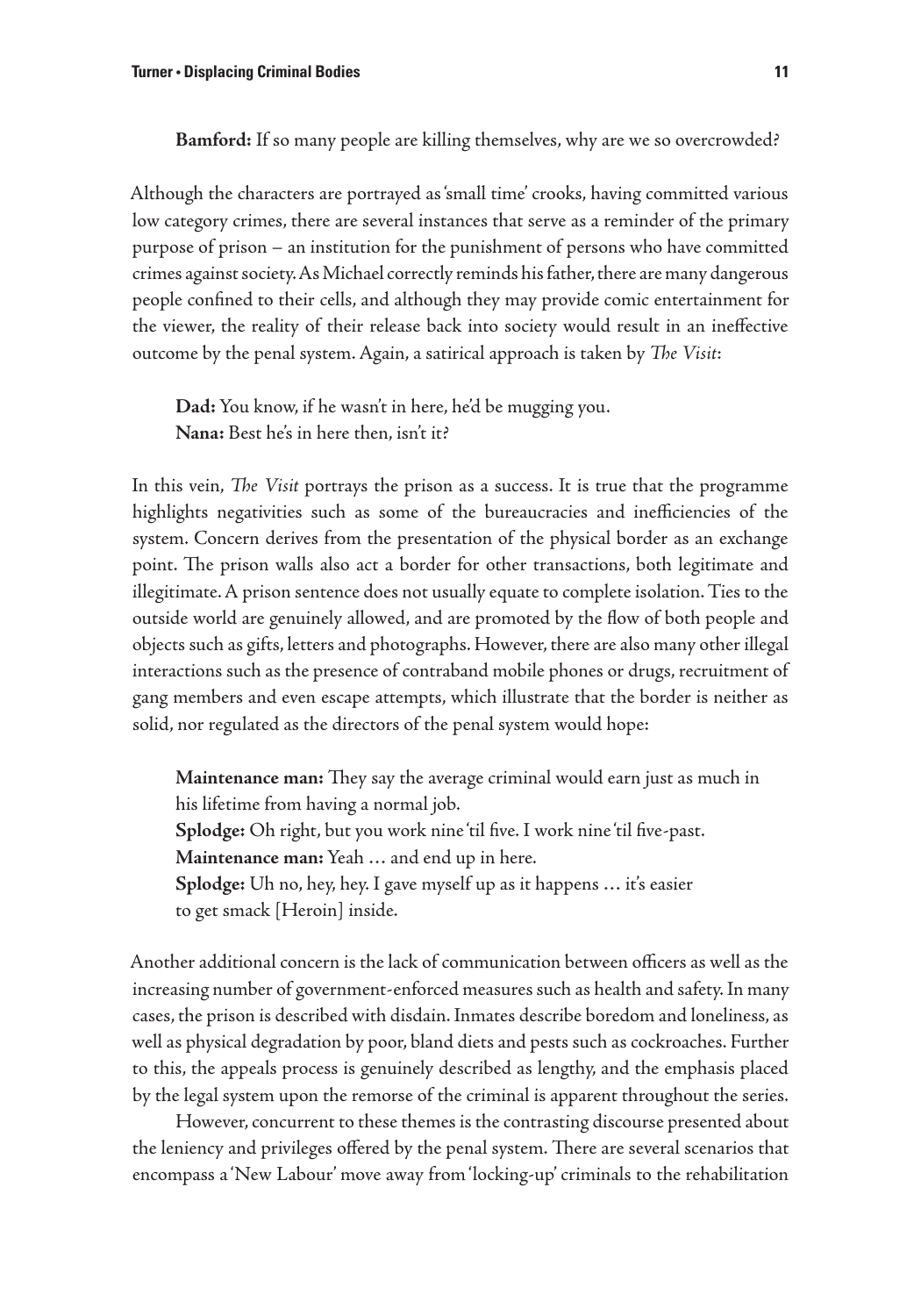of offenders. For example, there is literature that describes how religious groups may find rich sources of converts within prison walls ( Johnson 2004). Within *The Visit*, Clint's newfound interest in Buddhism advocates this. Classes in positive thinking and behaviour run by prison officers also extend Clint's opportunities, and it is these that are emblematic of wider concern for the benefits that prisoners receive over regular citizens. Gilmore describes how prisoners have always fought against the conditions in which they live in prison (2007: 89). However, a latter resurgence stemming from post-World War II civil rights movements has further influenced prisoners to campaign for adequate food, recreation, heath care, education and safety (Cummins 1994). Here, the programme creates a spectacle of concern over the privileges of the prisoner by creating a comic element to this criticism. For example, Clint describes how they are experiencing overcrowding within the prison, as there are three inmates sharing his cell. However, his disgust is not for the number of people in the cell. A greater, more consequential concern for Clint is that there are only two Playstation controllers between the three of them. The programme is also critical of other opportunities appreciated by inmates, which may not be enjoyed by members of the 'outside' community. For example:

**Clint (moaning to wife Bev):** There's nowt to do in here. **Inmate:** Up for five-a-side? **Clint:** Yeah defo, is it after the film? **Inmate:** No! Before the film, after computer club!

The creation of a spectacle for making an example is a key message both in *The Visit* and in other television media depicting penal environments. Our modern-day television screens offer us the same method as the public execution of old. In an attempt to prevent any incitement for crime by other members of society, the criminal was reduced to a spectacle of example. Any notion of the romanticism or heroism of crime was diminished. Despite the fact that the characters in *The Visit* are not publicly physically punished, the negative connotations of crime are still purposefully exemplified in this programme. It would be fair to say repercussions are considerable to the majority of the inmates.

One of the biggest impacts for prisoners and visitors demonstrated/highlighted in *The Visit* is the temporal breakdown of relationships, which creates an imagined division reinforcing the physical boundaries between 'inside' and 'outside'. I propose that the notion of the temporal divide created in conjunction with the prison environment is a powerful way of understanding or reconceptualising how we think about the space of the prison. The length of the characters' sentence binds all of the prisoners. Time is at a premium, and thus, every second of the visit is a precious escape. There are constant reminders of the temporal association of incarceration. On the 'outside' the world progresses – technology develops, children age – but on the 'inside' there are connotations of time standing still, a lack of progress, or even backwardness.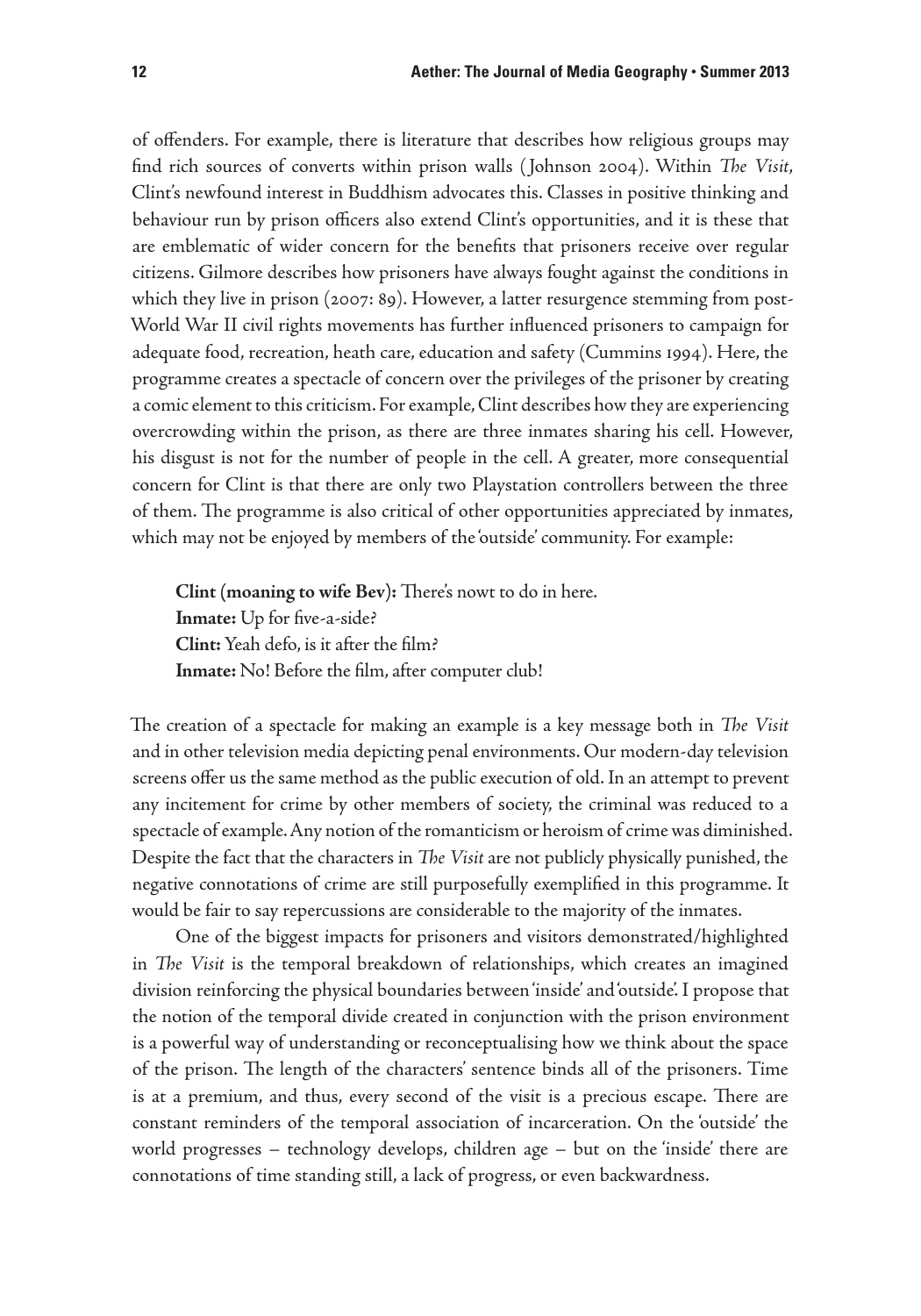**Nana:** I've got a mobile Michael. Remind me t'give you t'number. **Michael:** What's that Nana? **Nana:** Mobile… They're these new phones … you'll see 'em when you get out. **Dad (interrupts):** He knows what a bloody mobile is…he's only been in for a month!

Understandably, inmates worry that people on the outside will forget them, or that they will become dispensable, replaceable. Their criminal records render them economically undesirable, but in social terms, inmates also become expendable. Indeed, in one episode, we learn the council has given Michael's flat to his brother, and his girlfriend has left him for his best friend. The reminder that Michael is being forgotten about is also exaggerated in comic scenarios. His brother is now wearing his underpants and his Dad has commandeered his trainers. They seem to have forgotten that Michael will need these things; need his life back, once he is released from prison.

**Michael:** Have you got my shoes on?! **Dad:** What, yeah. Stevie gave 'em us. **Stevie:** Well they was just lying about your flat, you know? **Michael:** Got me under crackers on an' all? [Both laugh] **Dad:** No, Stevie wears them … well, yeah; they're a bit small for me. **Michael:** Is that my watch?! **Dad (sheepishly):** Well, yeah, it was with your shoes. **Michael:** I'm not dead!

Undercutting the comedy—giving it an 'edge'—is the idea that imprisonment can have a detrimental impact upon the friends and families of the individual. Clint's wife, Bev (see Figure 3.), highlights one of the major challenges for many families with incarcerated relatives across Britain. Imprisonment can have serious financial effects upon the livelihoods of any spouses or dependents. Travel costs for visiting her husband every week has put her in financial discomfort, and she is forced to sacrifice her solvency for the sake of her marriage and her children, who may suffer an emotional loss through depreciation of their relationships with their father. Clint worries that his son will not have a male role model whilst he serves his sentence. There are recurring jokes about son Jamie's sexuality and a sketch derives from several satirical 'education' books found in the crèche, which include *Where's Dad?*, *The day they took my Dad awa*y and *Mum says Dad's gone working abroad*. It is also important to remember that as well as the inmate, relatives also experience the repercussions of punishments that result in visitations being limited or when privileges such as phone calls and letters are removed. Additionally, it is also true that relatives of the 'insiders' may also become attached to the same stigma associated with prison.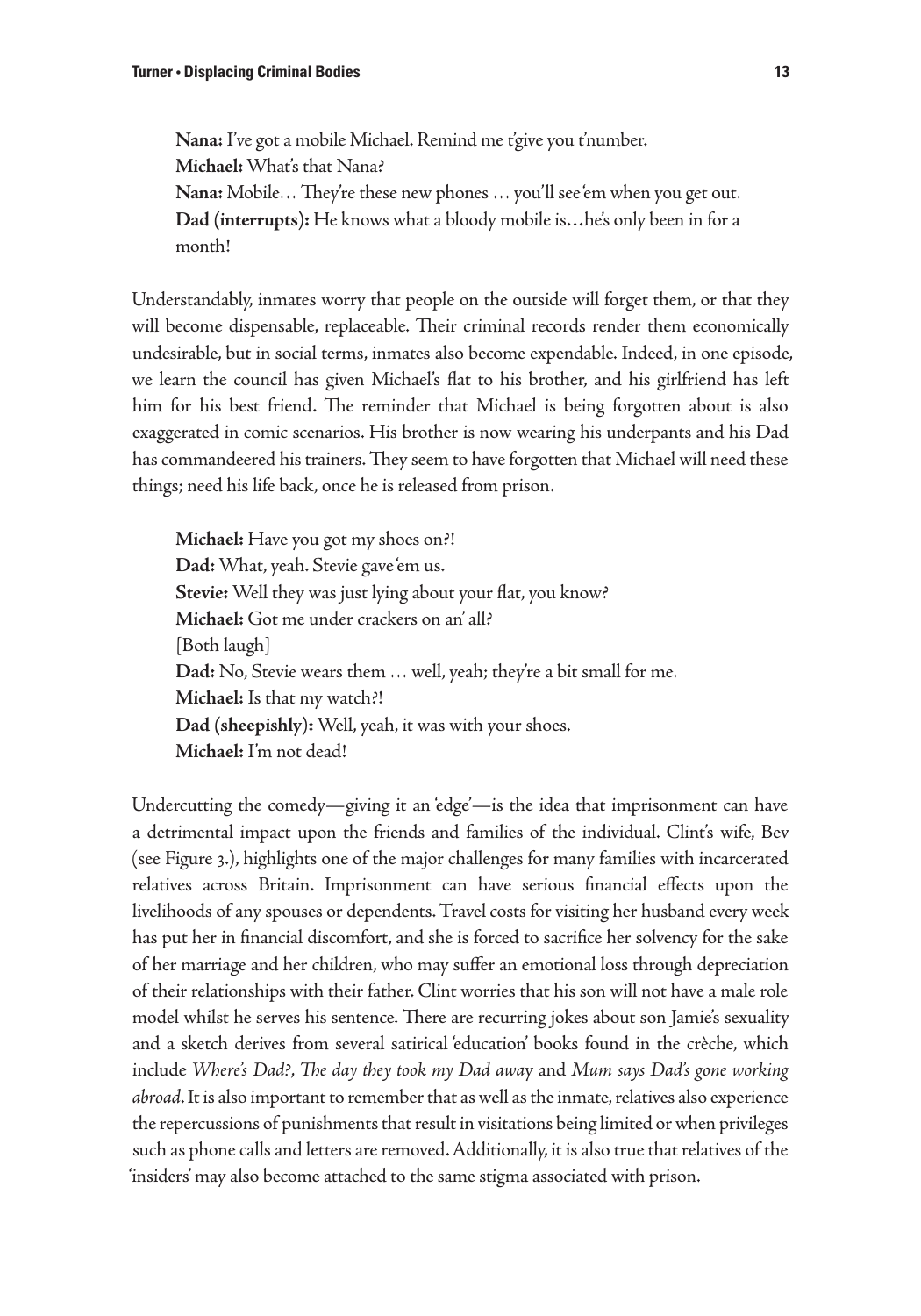**Clint:** When are you gonna bring Jamie in anyway? **Bev:** Aw, … I dunno, he's at that age isn't he. I don't want him gabbing in t'playground. Not after what you did. **Clint:** I don't want you talking to them, embarrassing me. I've got to live here. **Bev:** Me … embarrass you? Our whole street knows what you did! **Clint:** Why what have you said? **Bev:** Do you really think I'd tell anyone?!

We can see here in Clint's powerlessness and Bev's concern for her son and neighbours, how carceral punishment simply exerts its power over individuals in different ways to the scaffold. Thus, as a form of television entertainment, *The Visit* now fuses the two modes of punishment. The comic spectacle that is generated does not entirely dissolve this notion, and so the programme becomes a powerful reminder of the negativities of crime.

# **Discussion and Conclusions**

*The Visit* is just one example among many other prison shows that reveals broader perspectives of societal culture and illustrates how mediatised representations of prisons are contributing to the gradual erosion of the concept of the hidden, 'closed-off ' world of penal correction. This paper has argued that following the apparent disappearance of public, bodily punishment, the penal system represents the greatest physical and imagined division of people in the urban environment. However, in the face of this, the mediated world has contributed to the increased visibility and spectacularisation of punishment in Britain.

The boundary between the 'inside' and 'outside' is created by bars, walls and legislation, and hardened by societal stigma, which ultimately results in the creation of a social hierarchy based upon this binary. The negative construction of the prisoner as being on the 'constitutive outside' (Derrida 1978: 132) positions residents of the prison as quite apart from the rest of society. There is clearly a metaphorical division between the 'inside' and 'outside' through the linguistic categorisation of people by others, which promotes social, and even political and economic division that can affect lives through a desire to marginalise those individuals associated with crime through connotations of wrongdoing, immorality and danger. People on the 'outside' are not connected to these same signifiers. Derrida's idea of the 'constitutive outside' may also be implied here. There is a claim that every object is inscribed with something other that itself. This suggests that the identity of an object is formed by that which it is not, by its environs, constructed by its negative, by its outside, in opposition. Subsequently, that which is excluded from the definition is also a part of the construction of that same identity – which makes the inside/outside boundaries less clear cut.

A social hierarchy is also imposed by negative perceptions of the place of the prison, and the connotations that surround these perceptions. Metaphorical division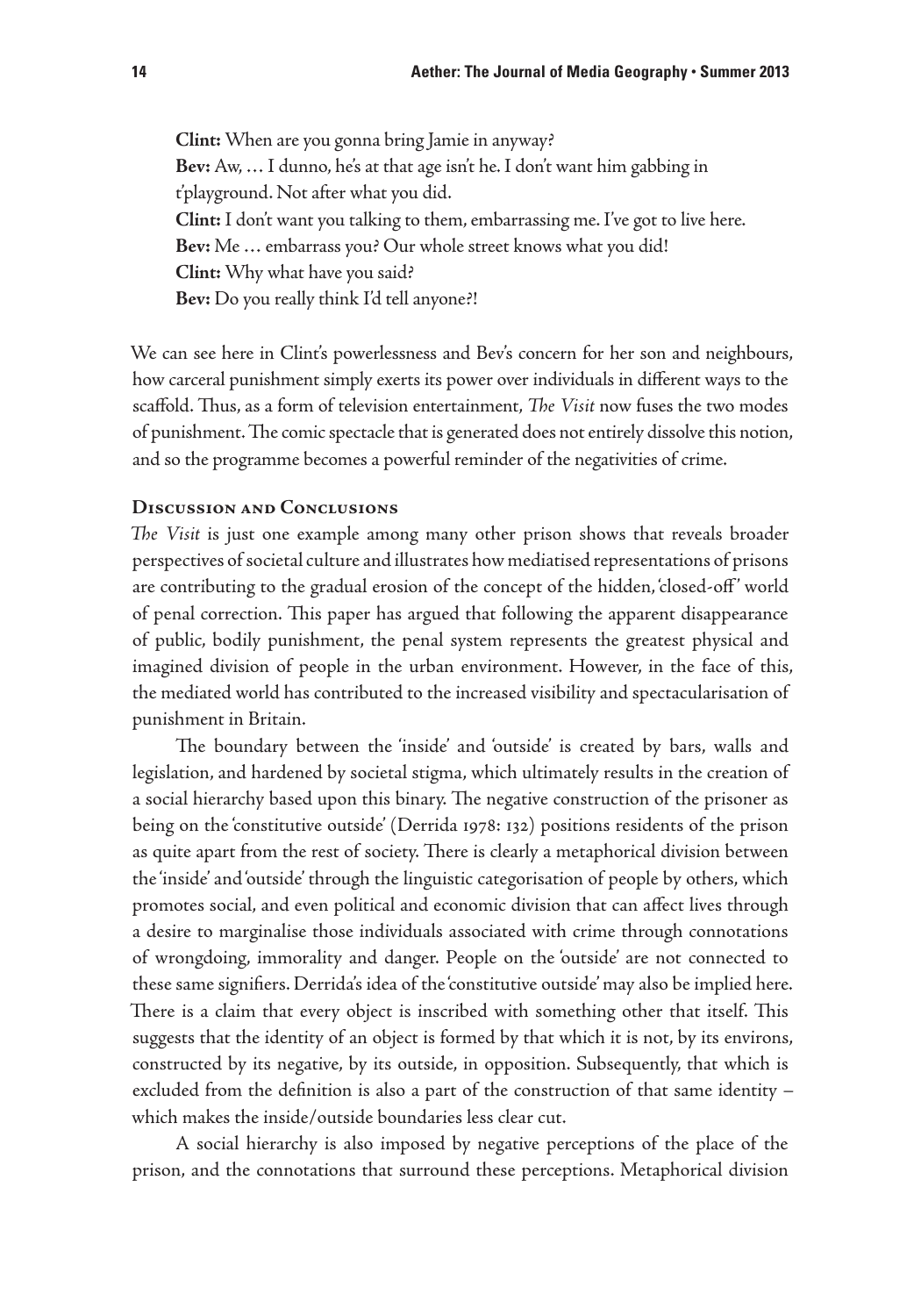

*Figure. 3 Clint and Bev. Source: bbc (2008)* 

is also examined by the notion of the temporal divide, generated by the sentence that prisoners receive, causing those on the 'inside' to become out of touch from the 'outside'. However, in contrast, it is arguable that the prison environment is indeed well connected to the outside world. The psychological effects of prison sentences are also apparent upon friends and families and the prison walls act as a border for many legitimate and illegitimate transactions.

I also want to highlight in this concluding section how changing attitudes towards the purpose and methods of punishment also call into question the interdependence and consequential relationships between the prison environment and the outside world. Gilmore (2007) highlights three dominant explanations for prison growth. Firstly, the concern for crime connects prison growth to a moral panic and public desire for social order. The use and trade of illegal substances and the exploitation of benefit entitlements also reasonably accountable for the vast increase in prison populations. Crimes such as these can be attributed to the aforementioned changes in employment opportunities and the financial restraints of the depressed economy, which challenged people to find other sources of income – often illegally. Secondly, in these challenging times, released prisoners were less able to exist as corrected individuals within the economy. A spectacle for concern is also created for our wider society. This can be seen in *The Visit* where Clint describes himself as unlucky, and blames his incarceration on extenuating circumstances. His story reveals family poverty, which he attempted to solve by taking the self-destructive route of gambling. When this failed, he feels he was forced to crime. This example highlights wider connotations about the economic issues raised by our increasingly capitalist society.

Socio-economic polarisation is not the only concern raised by the programme. For example, Michael is serving a prison sentence unjustly, because he is afraid that by telling the truth, his family may be threatened by the true culprit. Gilmore's third reason for prison growth suggests that the demand for jobs rendered many ex-convicts undesirable and the nature of society produced high levels of re-offence and subsequent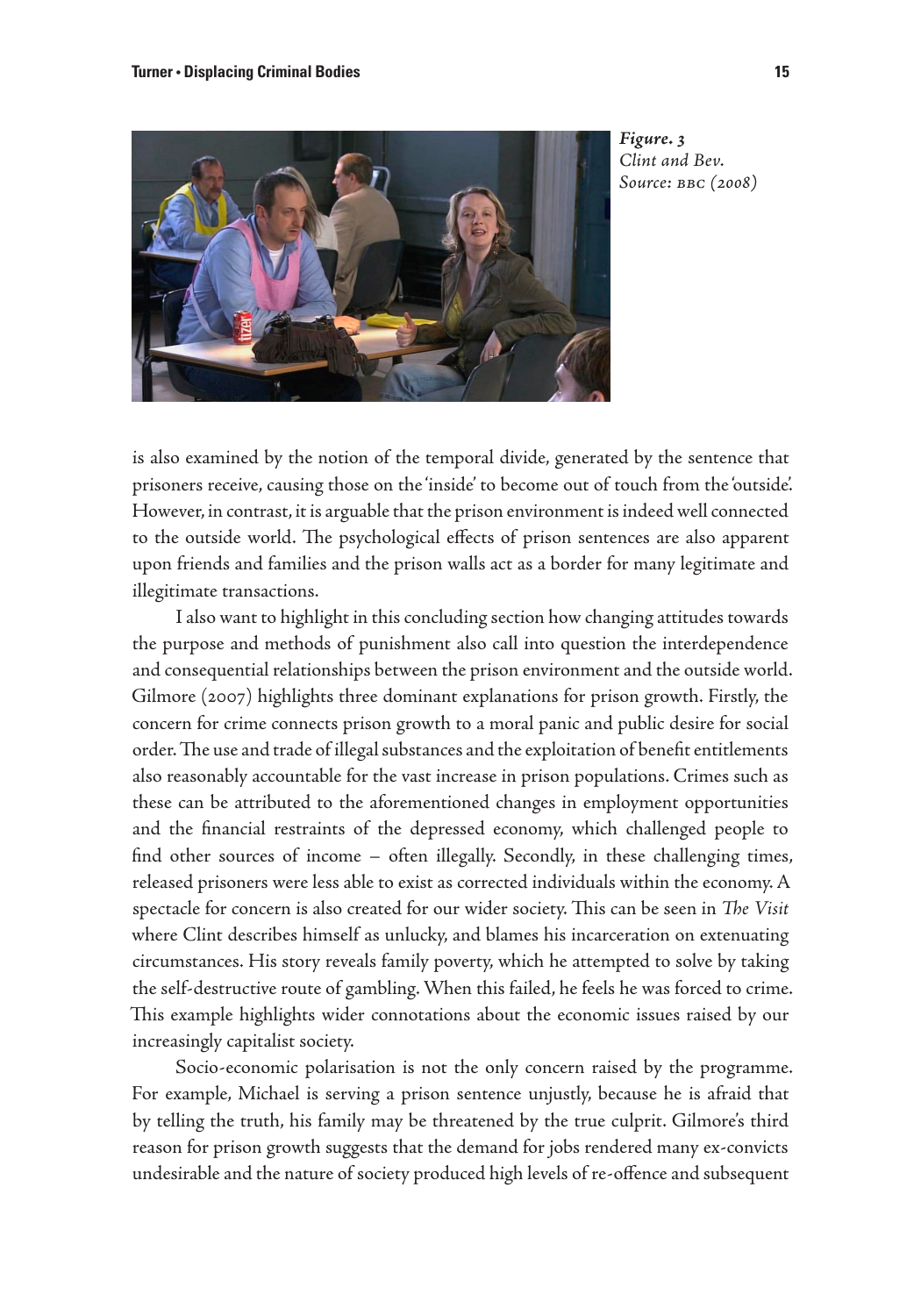re-incarceration. Her final commentary intimates that, social and economic division can be reinforced in the metropolitan areas where ex-convicts cluster on release, having vast impacts on entire neighbourhoods. Therefore, despite attempts to educate and inscribe morality into the minds and bodies of the prisoner, the success of the prison itself is undermined by the society within which the system exists. Although society is driven by a desire for social order, the capitalist regime that has developed has subsequently forced circumstances that have increased crime levels. These instances make real suggestions about the loss of power of the criminal justice system, as well as the power of the state in a more general sense. Without the sitcom mask of comedy, the series could make some very stark points about the realities of British society. The combination of the spectacle created by the comedy and the seriousness of the sitcom makes *The Visit* a good example of how the contemporary media makes a contribution to the social imagination in order to make statements about the world we live in.

#### **References**

- Aitken, S. 1997. Analysis of texts: armchair theory and couch-potato geography. In *Methods in Human Geography*. R. Flowerdew and D. Martin. eds. 233 - 249. Harlow: Longman.
- Aitken, S. and D. Dixon. 2009. Avarice and Tenderness in the Cinematic: Landscapes of the American West. In *Geography and the Humanities*. M. Dear, D. Richardson, and J. Kitchum. eds. 196 - 205. London and New York: Routledge. In Press.
- Andrews, M. 1998. Butterflies and Caustic Asides: Housewives, Comedy and the Feminist Movement. In *Because I Tell a Joke or Two: Comedy, Politics and Social Difference*. S. Wagg. ed. 50 - 64. London: Routledge.
- bbc. 2004. [Speech Given at the MediaGuardian Edinburgh International Television Festival](www.bbc.co.uk/pressoffice/speeches/stories/ 	thompson_edinburgh04.shtml) 2004 – Defining Public Value. [Access date: 5th July 2009].
- ———. 2008. *The Visit*. Written by Tony Burgess and Mick Ferry. British Broadcasting Corporation  $(BBC DVD).$
- ———. 2011. bb[c services on television](http://www.bbc.co.uk/aboutthebbc/services/channels_tv.shtml). *bbc Website* (online). [Access date: 15th July 2009].
- Carrabine, E. 2010. Imagining Prison: Culture, History and Space. *Prison Service Journal* 187: 15 22. Chandler, D. 2002. *Semiotics: the basics*. London: Routledge.
- Cosgrove, D. and S. Daniels. 1988. eds. *The Iconography of Landscape*. Cambridge: Cambridge University Press.
- Cummins, E. 1994. *The Rise and Fall of California's Radical Prison Movement*. Stanford: Stanford University Press.
- Derrida, J. 1978. *Writing and Difference*. Tr. A. Bass. London: Routledge.
- Duncan, J. and D. Ley. 1993. eds. *Place/Culture/Representation*. London: Routledge.
- Foucault, M. 1977. *Discipline and Punish: the birth of the prison*. London: Penguin.
- Gilmore, R. W. 2007. *Golden Gulag: Prisons, Surplus, Crisis, and Opposition in Globalizing California*. Berkeley, CA: University of California Press.
- Gitlin, T. 1994. *Inside Prime Time*. London: Routledge.
- Griffiths, A. 1884. *The Chronicles of Newgate*. London: Chapman and Hall.
- Hooks, B. 1996. *Reel to Real: Race, Sex, and Class at the Movies*. London and New York: Routledge.
- Hörschelmann, K. 1997. Constructions of 'otherness' in TV representations of East Germany.

*Applied Geography* 17 (4): 385 – 396.

Jackson, R. 2000. *The power of Spectacle in Ancient Rome: Gladiators and Caesars*. London: British Museum Press.